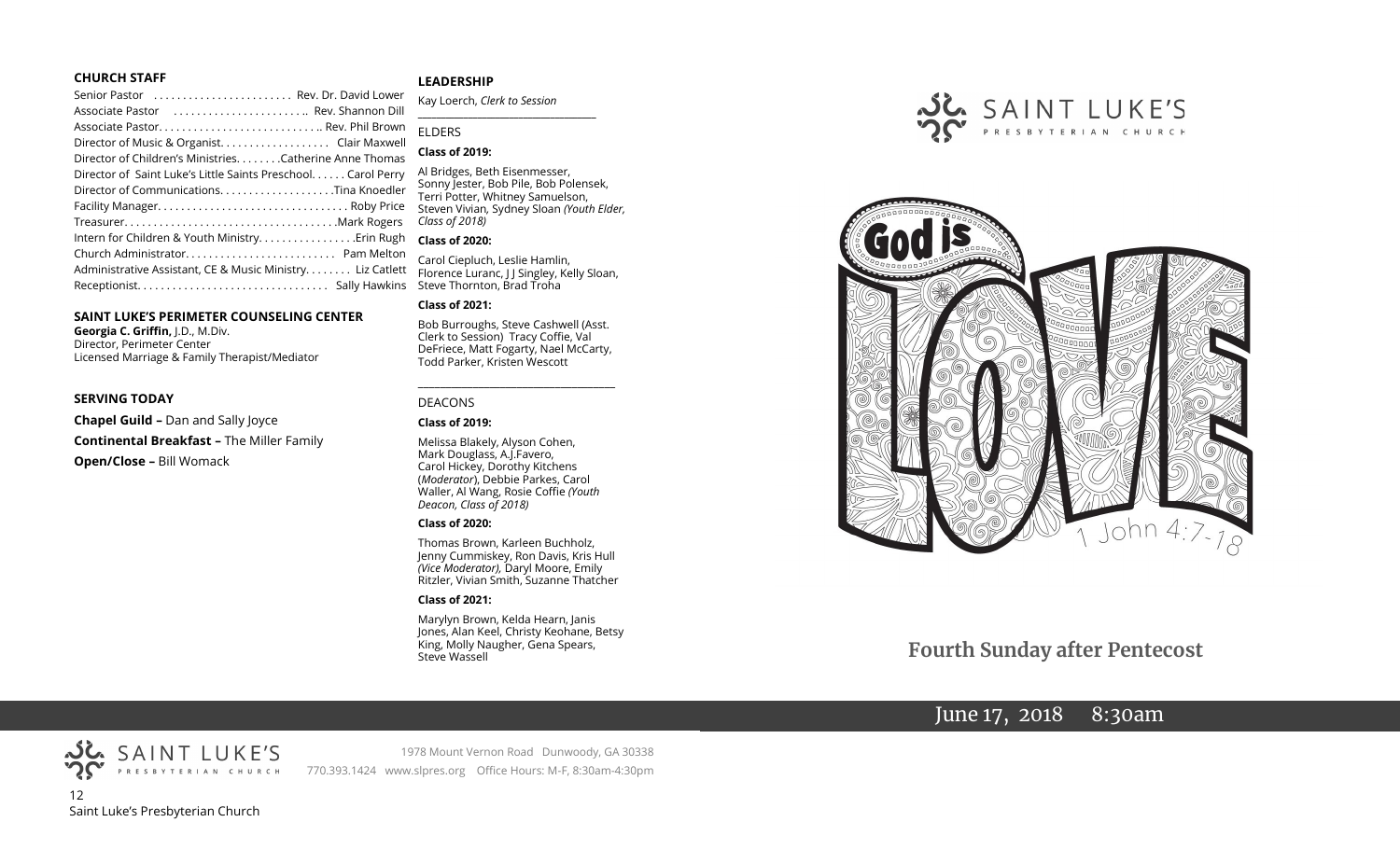

1978 Mount Vernon Road • Dunwoody, Georgia 30338 770.393.1424 • www.slpres.org

#### **June 17, 2018**  Fourth Sunday after Pentecost

### **Liturgical Color:** Green

*Liturgical colors can orient us to the season of the church year and help to engage the sense of sight in worship. Green denotes Ordinary Time; time which is not marked by a specific festival or season.*

# **SUNDAY SCHEDULE**

8:30am Chapel Communion Service 9:30am Sunday School 10:30am Sanctuary Worship Service *Nursery available at all services and Sunday School.* 

# MISSION

Responding to God's call and empowered by the Holy Spirit, we invite all to join us in knowing, serving, and sharing Jesus Christ here and around the world.

# VISION

To be a beacon of faith, hope, and love– every member an active disciple in Christ's ministry.

### **WELCOME, GUESTS!**  We are delighted you are worshipping with us.

**DURING** the Welcome, please print the requested information on the Friendship Pad and pass the Friendship Pad down the pew.

**AFTER** the worship service, please join us outside the Chapel where our Pastors will be available to answer questions and provide you with a loaf of freshly-baked bread.

**FOR MORE** information about our programs, ministries or membership, please contact one of our Pastors at 770.393.1424, or visit our website: slpres.org.

# **THAT ALL MAY WORSHIP**

**ASSISTIVE** hearing devices, large print... hymnals, large print bulletins and back cushions are available. Please contact an  $\square$ usher for further assistance.

thistex

**CHILDREN** are a precious part of our church family, and we welcome them in worship. Worship notebooks and tactile activities are available on the table just outside the Chapel doors. For your convenience, there is a Family Restroom located in the administrative office's hallway, on the first floor, near the main lobby.

**A NOTE FROM CAROLINE HURST** -- Hello! After attending Mountain TOP for 6 years with Saint Luke's youth mission trip, I now have the privilege to be on summer staff as a ministry coordinator. I am so looking forward to spending the summer at my favorite place and serving people throughout the Cumberland Plateau. I am looking for your support prayerfully, emotionally, and financially as I prepare for a summer on the mountain serving the Lord. Thank you!

https://mountain-[top.networkforgood.com/](https://mountain-top.networkforgood.com/projects/51741-caroline-hurst-s-fundraiser) [projects/51741](https://mountain-top.networkforgood.com/projects/51741-caroline-hurst-s-fundraiser)-caroline-hurst-s-fundraiser

# **EXCITING NEWS! BEHIND THE SCENES**

**ACTION TAKING PLACE** — The Saint Luke's staff has been undergoing training to learn about a new church data management system. This summer Saint Luke's will begin the conversion process to REALM. Check out the features of Realm if you are interested, https://www.acstechnologies.com/products/ realm. It is important for you to know that this is occurring behind the scenes. Please note, that now through early fall, you will begin to see Realm conversion updates in Highlights and in the Sunday bulletin. Some may require action on your part. We will keep you apprised to ensure a smooth transition and of course, will assist with anything needed.

The current Church Life App is still available for your use but any recent changes (since May 31) may not be visible. In the short term, any recurring gifts and associated set up information will remain the same and be processed as usual.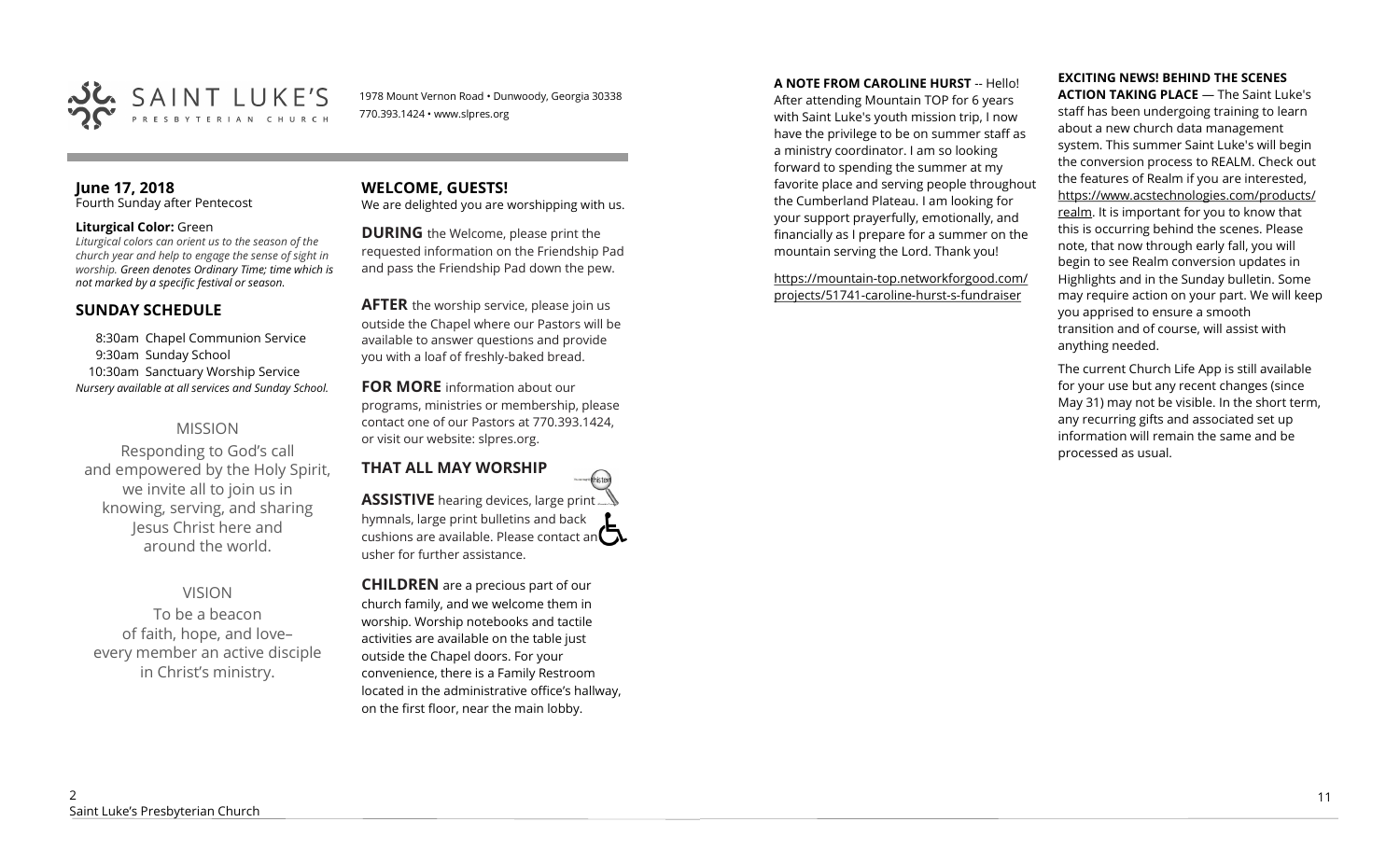# YOUTH MINISTRY

**Phil Brown philbrown@slpres.org / 770.393.1424 ext. 238**  \_\_\_\_\_\_\_\_\_\_\_\_\_\_\_\_\_\_\_\_\_\_\_\_\_\_\_\_\_\_\_\_\_\_\_\_\_\_\_\_\_\_\_\_\_\_\_\_\_\_\_\_\_\_\_\_\_\_\_\_\_\_\_\_\_\_\_\_\_\_\_\_\_\_\_\_\_\_\_\_\_\_\_\_\_\_\_

# **HERE'S WHAT'S COMING UP IN YOUTH MINISTRY:**

## **SUNDAY SCHOOL**

Next meeting dates for Sunday school are August 5 and August 12.

# **SHIPWRECKED VBS**

We have been knee-deep in the sand of Shipwrecked Island. Thank you to all our youth who helped this week. We could not have done it without you!

# **NEW BABY NORA!**

You may have heard by now that Katherine Robeson (youth advisor extraordinaire) has a new baby! They would appreciate some meals. The family likes all foods and are not picky at all. Supplying meals is a very big help as the Robesons start this new adventure with Nora. Please see below website to sign up for a meal. Call Emily Ritzler with any questions about a meal at 404-234-4069.

To access Katherine Robeson's CareCalendar site, visit [https://www.carecalendar.org/](https://www.carecalendar.org/logon/271511) [logon/271511](https://www.carecalendar.org/logon/271511) and enter the following information in the appropriate spaces: Calendar ID : 271511 and Security code : 8728

# **HELP TO GET READY FOR MOUNTAIN TOP**

If you have any time next week to help us get ready for Mountain Top please let me know. Even an hour here or there can help. Text Phil: 970-215-9041

# **ADULTS TO MONTREAT**

We still could use a couple more adults to come along with us to Montreat. Please call or text Phil if you can help out. Even if you want to come up for a few days that would be helpful too.

# MUSIC MINISTRY

**Clair Maxwell clairmaxwell@slpres.org / 770.393.1424 ext. 227** 

 $\_$  ,  $\_$  ,  $\_$  ,  $\_$  ,  $\_$  ,  $\_$  ,  $\_$  ,  $\_$  ,  $\_$  ,  $\_$  ,  $\_$  ,  $\_$  ,  $\_$  ,  $\_$  ,  $\_$  ,  $\_$  ,  $\_$  ,  $\_$  ,  $\_$ 

# **SUMMER MUSIC**

Musicians are needed for our summer services at both 8:30 and 10:30 worship. Dates this year are through August 12. Soloists, instrumentalists and small groups are welcome. Contact Clair about Sundays when you could share your gifts.

# **In Preparation for Worship**

To say that God is Love is to claim God's power over and above fear. In true love, strength and power come from unbridled joy for one another rather than fear of someone else.

## **Prelude** What Wondrous Love Is This *arr. Bill Wolaver*

# **Welcome and Announcements**

*If you are new to Saint Luke's today, welcome, we are so glad you are here! We have a gift of fresh bread we would love to give to you as a token of our gratitude. Please introduce yourself after worship to receive your welcome gift.*

*Please take the time now to fill out the Friendship Pads situated at the end of each pew. Write down your names and pass the pad down the pew, so that you may greet your pew neighbors by name and that we may know you are here.*

# **Call to Worship\*** 1 John 4:7.19

Leader: Beloved, let us love one another. **People: We love because God first loved us.**

**Opening Hymn #286\*** Breathe on Me, Breath of God

# **Call to Confession\***

Leader: The Lord be with you. **People: And also with you.** Leader: Let us pray.

# **Prayer of Confession\***

**Almighty God, you love us, but we have not always loved you.**

**You call, but we have not listened. We walk away from neighbors in need, wrapped in our own concerns. We condone evil, prejudice, warfare and greed. Help us to admit our sin, so that as you come to us in mercy, we may repent and turn to you and receive forgiveness, through Jesus Christ our redeemer. Hear now the silent prayers on our hearts...**(*Silence is kept for personal reflection.)*

Leader: Lord, in your mercy. **People: Hear our prayer. Amen.**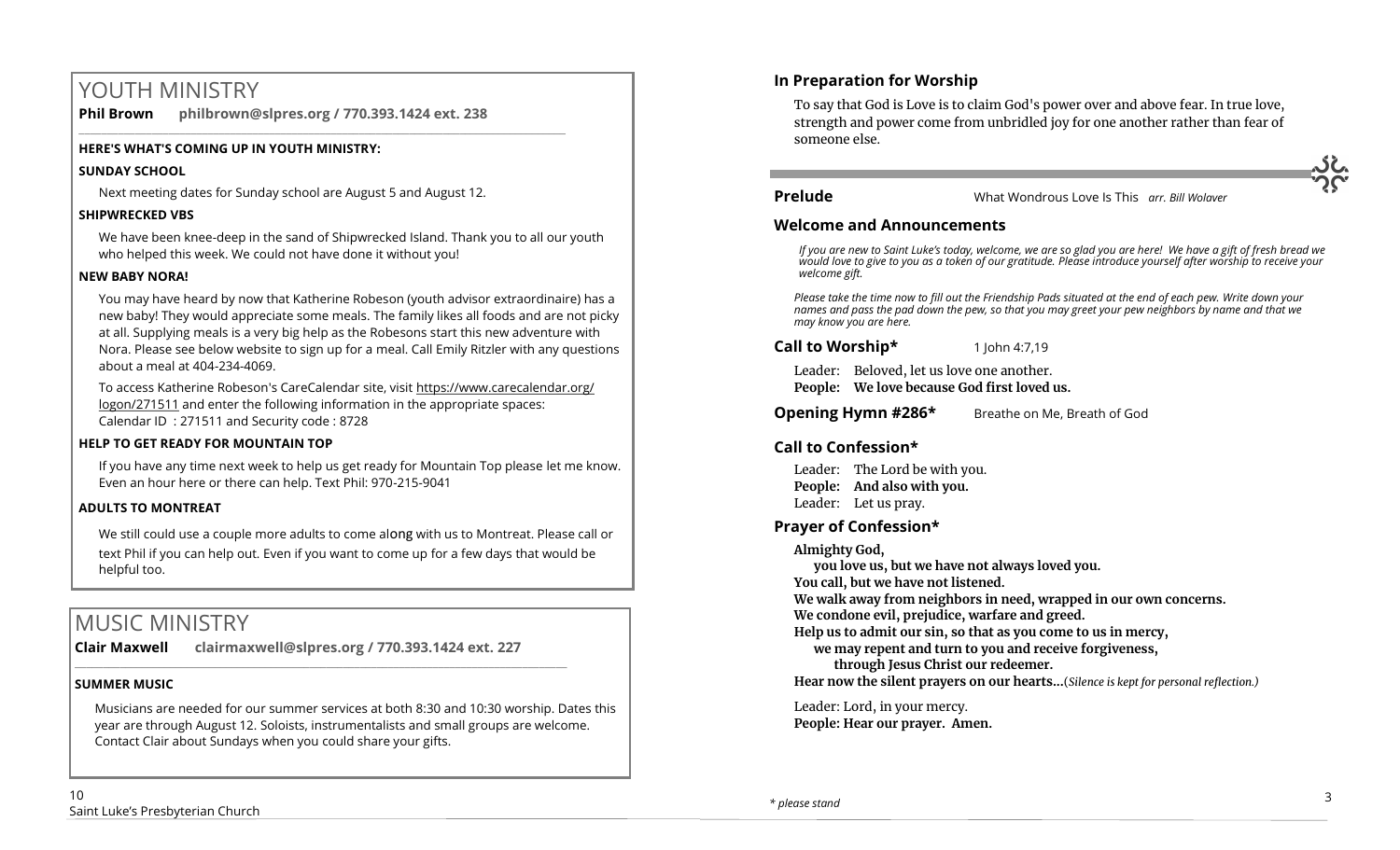# **Assurance of Forgiveness\***



# **Passing the Peace of Christ\***

Leader: May the peace of Christ be with you. **People: And also with you.** 

## **Prayer for Illumination**

| <b>Scripture Readings</b>                                                                                                                                                                                                                                                                                                                                                                                                                                                                         | John 15:9-11 and 1 John 4:7a; 16b-18a<br>pages 109 and 241 of the New Testament                 |                   |
|---------------------------------------------------------------------------------------------------------------------------------------------------------------------------------------------------------------------------------------------------------------------------------------------------------------------------------------------------------------------------------------------------------------------------------------------------------------------------------------------------|-------------------------------------------------------------------------------------------------|-------------------|
| <b>Tell Us Our Story</b><br>to the nursery.                                                                                                                                                                                                                                                                                                                                                                                                                                                       | Children are always welcome to stay in worship. If preferred, parents may take their child(ren) | Erin Rugh         |
| Sermon                                                                                                                                                                                                                                                                                                                                                                                                                                                                                            | "God isLove?"                                                                                   | <b>Phil Brown</b> |
| Affirmation of Faith*                                                                                                                                                                                                                                                                                                                                                                                                                                                                             | Apostles' Creed                                                                                 |                   |
| I believe in God, the Father Almighty,<br>Maker of heaven and earth,<br>and in Jesus Christ, his only Son, our Lord;<br>who was conceived by the Holy Ghost,<br>born of the Virgin Mary,<br>suffered under Pontius Pilate;<br>was crucified, dead, and buried;<br>he descended into hell;<br>the third day he rose again from the dead;<br>he ascended into heaven,<br>and sitteth on the right hand<br>of God the Father Almighty;<br>from thence he shall come to judge the quick and the dead. |                                                                                                 |                   |

# S P L A S H ! CHILDREN'S MINISTRIES

**Catherine Anne Thomas cathomas@slpres.org / 770.393.1424 ext. 228** 

## **SUMMER SUNDAYS FOR CHILDREN, 9:30AM-10:15AM FOR BOTH GROUPS**

Ages 3 through Kindergarten will meet in Room 120 August 5 and August 12 for a series entitled, "God Helps Me"!

**\_\_\_\_\_\_\_\_\_\_\_\_\_\_\_\_\_\_\_\_\_\_\_\_\_\_\_\_\_\_\_\_\_\_\_\_\_\_\_\_\_\_\_\_\_\_\_\_\_\_\_\_\_\_\_\_\_\_\_\_\_\_\_\_\_\_\_\_\_\_\_\_\_\_\_\_\_\_\_\_\_\_\_\_\_\_\_\_\_\_\_\_\_\_\_\_\_\_\_\_\_\_\_\_\_\_** 

1st grade through 5th grade will prepare for "Are you Smarter than a 5th Grader?" with our House to House Adult Education Class. This group will meet in The Dock on August 5. On August 12 the children will take on the parents in a competition showdown. You will not want to miss this.

## **SHIPWRECKED VBS CELEBRATES RESCUE!**

The castaways and crew from our 2018 Vacation Bible School have experienced loneliness, worry, struggle, and powerlessness – but we learned that God's love stays with us even in really hard times. Through stories, skits, movies, games, songs, snacks, science, God sightings – and so much more – we managed to patch the holes in our sails and return "home" with new friends and renewed faith.

Our church-based castaways learned about urban agriculture in Haiti, and how planting seeds can give hungry families food security. That's why we raised enough money to feed 13 families of four FOR A WHOLE YEAR! We also decorated cloth bags for the people of Guatemala, which will be delivered by our own AIR missionaries and prepared kindness rocks for the kids at Mountain T.O.P. to be delivered next week by our youth.

Our kids in  $4<sup>th</sup>$  and  $5<sup>th</sup>$  grade were on a mission across the mainland to show God's love to others! After learning about children with a wide range of special needs, they created activities and play therapy items for the campers at Beyond Play, an incredible play therapy group based at Saint Luke's. Next, our  $4<sup>th</sup>$  and  $5<sup>th</sup>$  graders harvested 200 pounds of plums at Concrete Jungle! This fresh fruit was divided between two local food ministries.

We are profoundly grateful for each volunteer who helped keep our castaways on course. We welcomed 120 kids at the church and 22 more in the outreach bus. It took 125 volunteers – both youth and adult – to make our Shipwreck absolutely epic. Countless others donated snack items, gift cards, volunteer food, scenery supplies and errandrunning. And even though our ship was "doomed", we give a heartfelt salute to Anna Feretti, Stephanie McGoldrick, Lindsay Moss, Cheryl Wellford, and their amazing families for the time and love they have invested in our 2018 VBS since February. They have juggled swim team, voice lessons, vacations, camps, birthday parties, and doctor visits (including Urgent Care and ER!) with making this incredible ministry so memorable.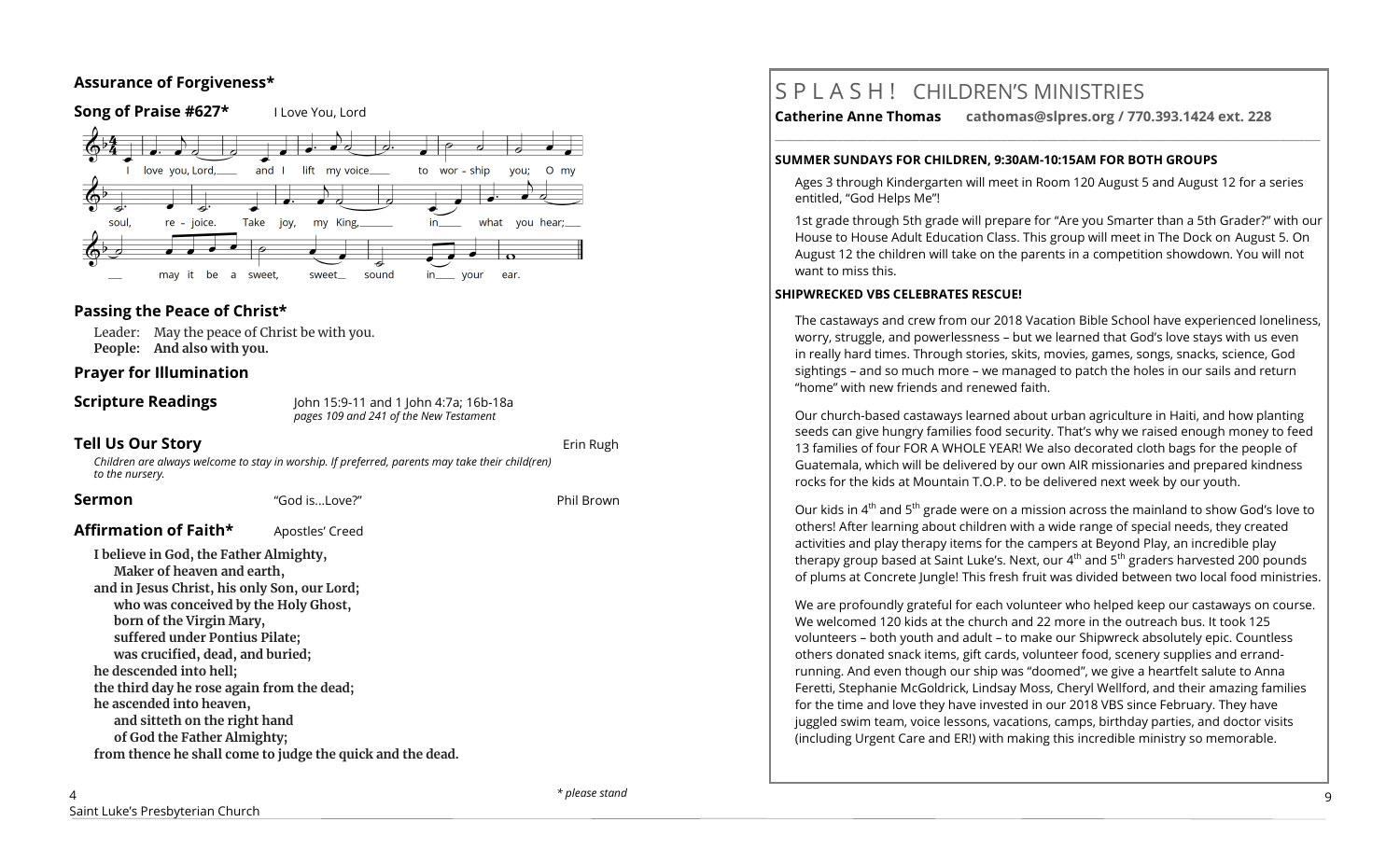# ADULT MINISTRY

**Shannon Dill shannondill@slpres.org / 770.393.1424 ext. 229**   $\_$  ,  $\_$  ,  $\_$  ,  $\_$  ,  $\_$  ,  $\_$  ,  $\_$  ,  $\_$  ,  $\_$  ,  $\_$  ,  $\_$  ,  $\_$  ,  $\_$  ,  $\_$  ,  $\_$  ,  $\_$  ,  $\_$  ,  $\_$  ,  $\_$ 

## **ADULT SUNDAY SCHOOL**

Individual classes have begun. Please see the website for a full description of each class. (http://slpres.org/program-ministries/adult-ministry/sunday-school)

Faith Foundations: Room 232 House to House: Room 203 Seasons of the Spirit: Room 231/233 Soul Food: Room 234/236

Summer schedule for each adult education class is noted below:

Faith Foundations meets all summer.

House to House will be off June 17 through July 29. Resumes on August 5.

Seasons of the Spirit will meet all summer.

Soul Food will meet in June and July, but will take off August. Resumes August 26.

# **FRIDAY MORNING MEN'S BIBLE STUDY**

Fellowship and Bible study every Friday from 6:40-8am in the Parlor with Dan Joyce.

# **BIBLE STUDY: "WAYFARERS"**

Come join David, Shannon or Phil as this week's preacher leads a study of the scripture for the upcoming Sunday's worship. Meet on Wednesdays at 10am in the church library. Please note that Wayfarers will NOT meet on the four Wednesdays of July. The group will resume on Wednesday, August 1.

# **SUMMERTIME BREAK**

Please note that our Faith and Parenting Group, as well as, our Tavern Talks Group will take a small summertime break during the months of June and July. Many folks are traveling or just enjoying some less regularly scheduled time. Notices will be in Highlights and the Sunday bulletin when we resume in August!

**I believe in the Holy Ghost; the holy catholic Church; the communion of saints; the forgiveness of sins; the resurrection of the body; and the life everlasting. Amen.**

# **Moment to Envision the Possibilities Dave McKenney**

# **Offering Invitation**

*Giving is a tangible sign of worship. If you give electronically, there is a blue, laminated, electronic giving card in the pew rack to place in the offering plate as it is passed.*

**Offertory Duet** More Love to Thee, O Christ *Camille Saint-Saëns* Thomas McKean and Ron Valdes, Soloists

# **Song of Thanksgiving #697\*** Take My Life



# **Holy Communion**

*Communion will be served by intinction (dipping the bread into the cup). Everyone is invited to participate in the sacrament. The cup holds grape juice, not wine, during this service. A server with gluten-free wafers will be standing directly in front of the communion table for those who prefer this option. If you would prefer to be served where you are sitting, please raise your hand.*